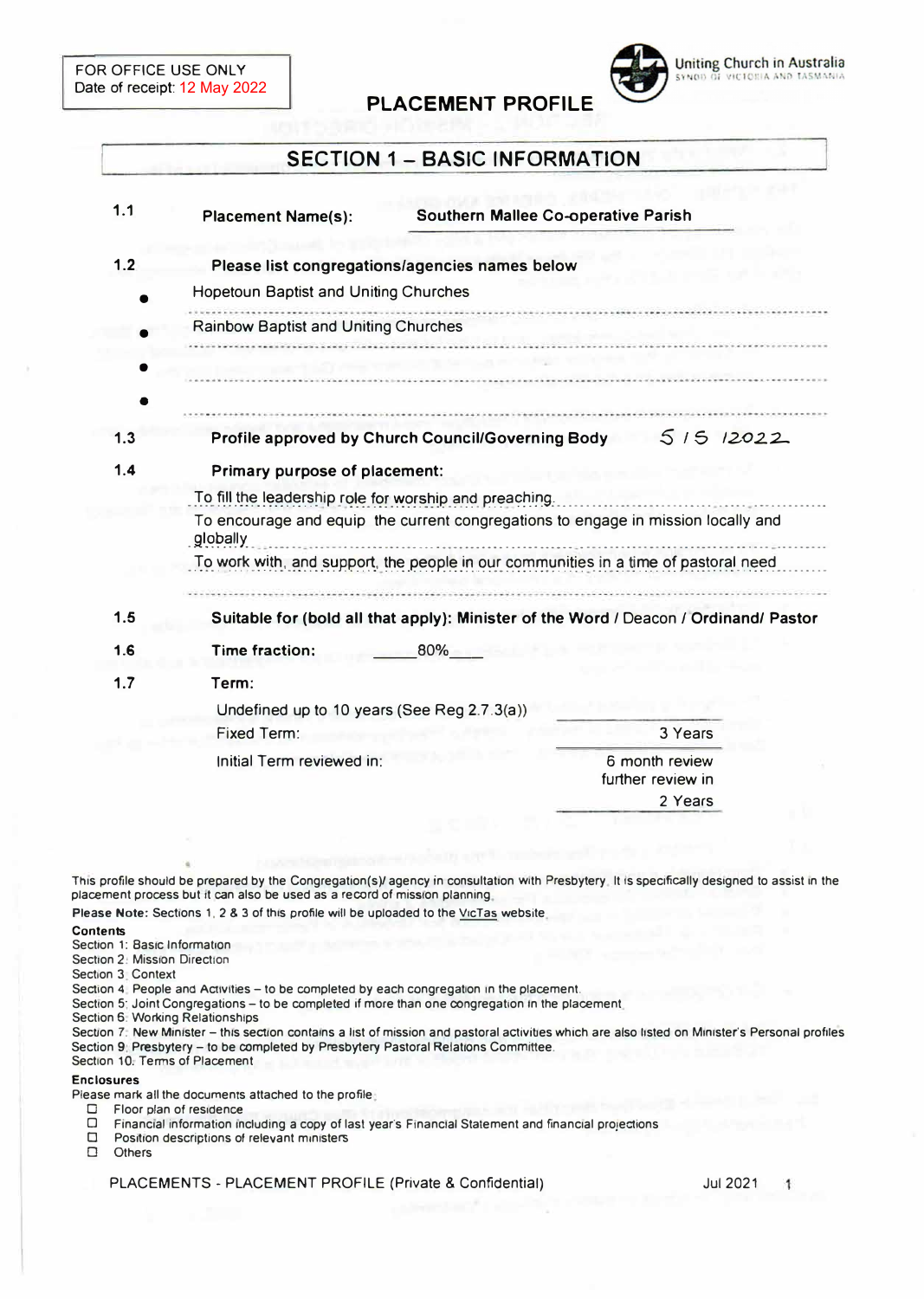## **SECTION 2 - MISSION DIRECTION**

## **2.1 What is the Vision statement and or Mission priorities of the placement (or of the individual congregations)**

## **THE FUTURE - OUR HOPES, DREAMS AND GOALS:**

Our mission, as a Co-operative Parish and a body of disciples of Jesus Christ, is to seek to continue His mission, in the Southern Mallee area, in the power of the Holy Spirit and using the gifts of the Spirit that God has given us.

- To continue to provide a Christian witness and opportunities for the preaching of the Word, in our changing communities, and to care for and build one another up in faith and growth in Christ, so that we grow closer in our relationships with God, each other and the communities as a Co-operative Parish.
- To encourage the development of stronger, more meaningful and lasting relationships with other churches in our towns, and their clergy.
- To maintain a caring contact with our church members, to establish contact with new arrivals in our towns and to continue to develop ministry to and with people on the fringes of the Parish, using effective pastoral care and visitation:
- To encourage all worshippers to use and further develop their gifts, and be open to the challenges that ministry in a small rural parish brings.
- To further explore opportunities for working with youth of all ages in our communities;
- To continue to prayerfully and financially support ministry to our congregations and also the work of the wider Church;
- To be open to develop further the concept of 'shared ministry' where lay leadership is prominent in all areas of ministry - worship, meetings, visitation, administration etc - as has been evident in this Parish in our time without permanent placement.

#### **2.2**  Date adopted **515 12022**

### **2.3 Provide a short description of the placement/congregation(s)**

- ..... -� ... -��t�. ��P.�tc?�r:i. �r:,\_q. R�j���� .<?�r:igr�\_g�t\_i�r:i� -�r� -�-��.P.!i .�1/.V.�\�i�g\_ �-C?�.l?lr:i��i�r' ................ .
	- Southern Mallee Co-operative Parish straddles 2 shires.
	- Rainbow is located in the Hindmarsh Shire and Hopetoun in Yarriambiack Shire;
- Rainbow and Hopetoun are 45 kms apart with some members living further apart than ... ...... th i � .. *G��lq* b�-�P.l?f�l\_<:\_�\_q9\_�m� . .......... ........................ ... .... .. ..... ....... ..... .
	- Our congregation is aging as is the population of the two towns.
		- We don't differentiate as Hopetoun and Rainbow congregations and we don't differentiate as Baptist and Uniting. But work in well together and have been for a long time now.

**2.4 What Church Style best describes the congregation(s)? (See Church Style document)**  Traditional but open to change.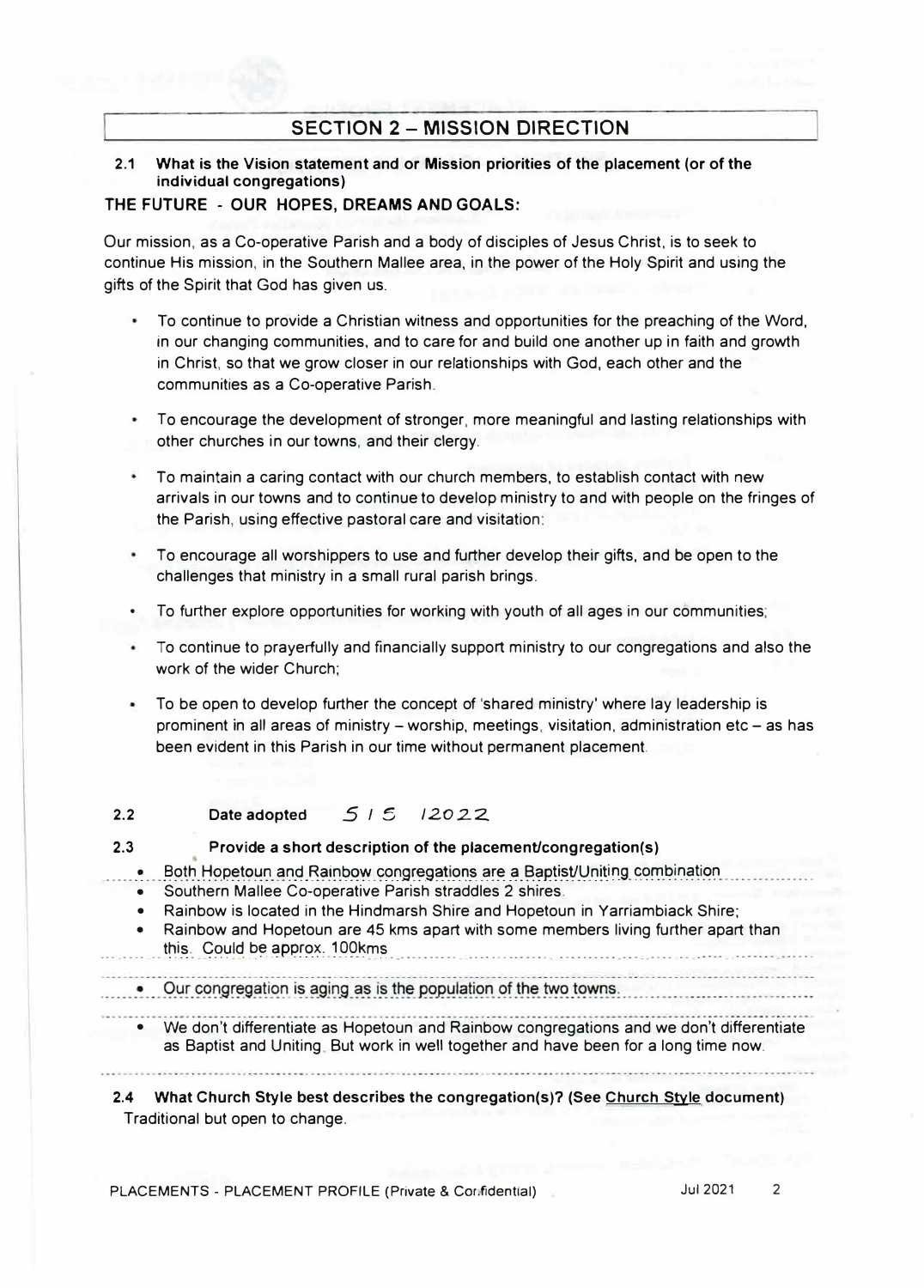| 2.5 How has the placement/congregation(s) changed over the last 5 years?                                                                        |  |  |  |
|-------------------------------------------------------------------------------------------------------------------------------------------------|--|--|--|
| The congregations have decreased in number slightly because of age.<br>. COVID has had a small impact.                                          |  |  |  |
| . Average attendees for Sunday worship in Hopetoun are 16 and in Rainbow 18 people                                                              |  |  |  |
| 2.6 What are the congregation(s)/placement's goals?                                                                                             |  |  |  |
| Pastoral care both personal and individual for church members and also for the local<br>$\bullet$<br>community.                                 |  |  |  |
| Our goal is to continue the excellent relationship between Hopetoun and Rainbow Uniting<br>and Baptist Churches.                                |  |  |  |
| <b>Strong Biblical teachings</b>                                                                                                                |  |  |  |
| 2.7 What are the next Strategic Steps to achieving those goals?                                                                                 |  |  |  |
| To employ part time pastor who preaches from the Bible                                                                                          |  |  |  |
| To develop relationships with people who are not regular attendees. Maybe because they<br>$\bullet$<br>are new to our towns, or fringe dwellers |  |  |  |
| To identify opportunities to develop and strengthen relationships with key leaders in other<br>$\bullet$<br>churches.                           |  |  |  |
| To identify and encourage opportunities where our church leaders communicate with<br>۰<br>other congregations and denominations                 |  |  |  |

mission in a basic company in the policy of a state of the first company of a control of the company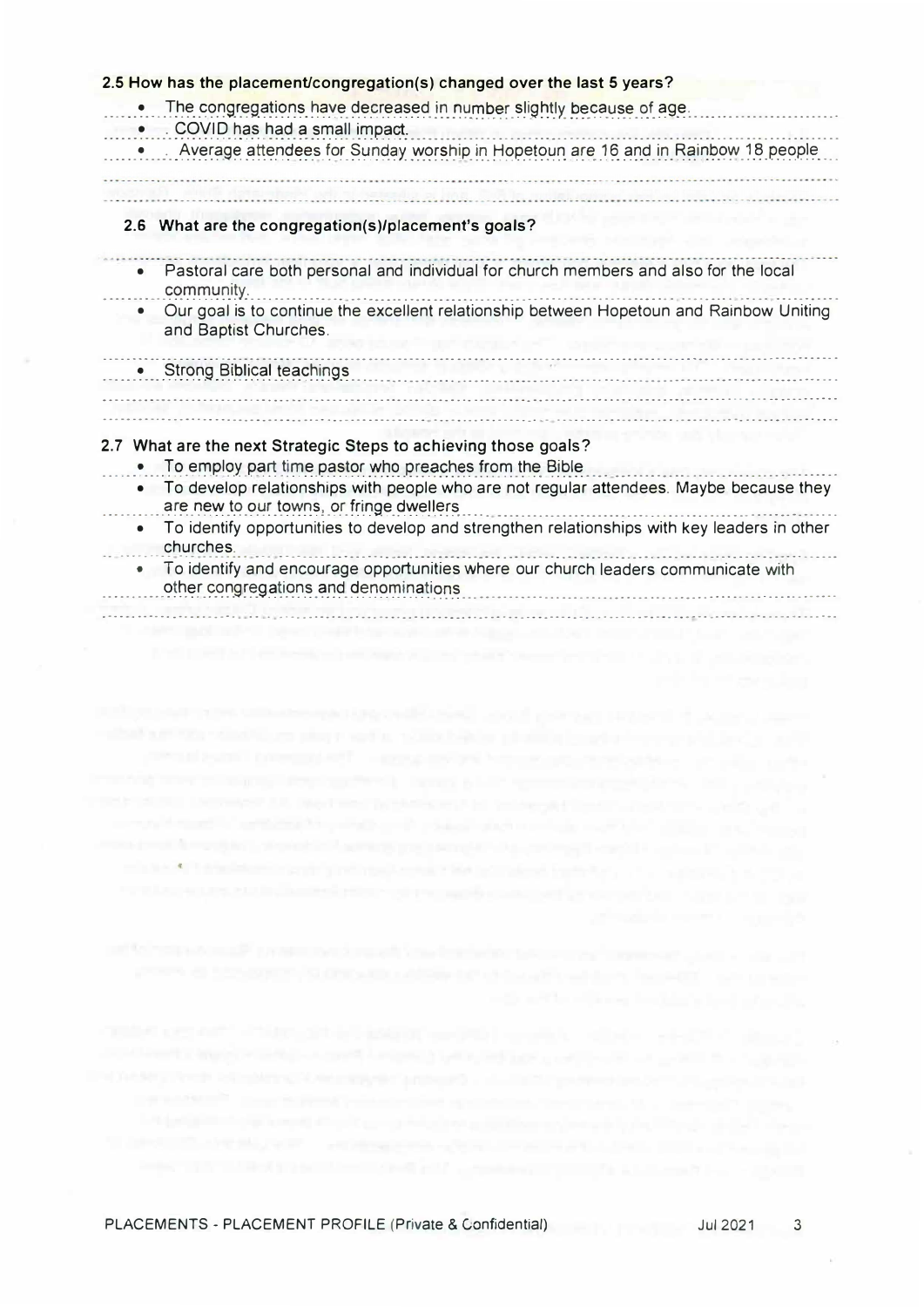# **- CONTEXT**

## **3.1 Describe** the communities in **which this placement is located (Mission context). Rainbow:**

Rainbow and district has a population of 683. and is situated in the Hindmarsh Shire. Rainbow has a main street consisting of NAB bank, butcher, baker, supermarket, newsagent, chemist. hairdresser, cafe, hardware, craft and gift shop. post office, hotel. motel, and service station. The town also has a resident policeman, a local newspaper, a volunteer ambulance service a. is visited by the mobile library and has a new Shire library being built in the town.

A doctor with his young family resides in Rainbow and shares his time between surgeries and hospitals in Rainbow and Jeparit. The hospital has 7 acute beds, 10 nursing home and 10 hostel beds. The hospital also provides a range of services such as "Meals on Wheels", podiatry, dentistry, optometry, physiotherapy, dietician, occupational therapy, diabetes educator. speech pathologist. maternal child health worker. district nurse and some counselling services. Twice-weekly day centre activities are held at the hospital.

The community has a kindergarten which offers 3 sessions a week for 3 and 4 year olds. A playgroup has use of the facility each week and is well attended by young mums and their children.

Sporting clubs include - football, netball, badminton. tennis, golf. lawn bowls, and in summer a swimming pool. There is an active Cub and Scout groups which meets weekly when able.

There is also an active Lions Club, archive/historical group and an elderly Citizen group. A men's shed was newly built in 2019 and is an asset to the town and fills a need for the local men. A microbrewery is a new venture currently being constructed and is expected to become a drawcard for tourists.

There is also a Community Learning Group. which offers adult education for topics ranging from craft, computers or work-related subjects as requested. It has a paid coordinator and the facility offers computer. printing/photocopying and internet access. The Learning Group building provides a very comfortable environment for a variety of craft and other groups to meet and work in. The Oasis in Rainbow which began as an Arts initiative now hosts an Innovation centre where people of all abilities and their mentors meet weekly for a variety of activities. A town library is also located here and Music Festivals and markets are planned to become regular events again as COVID<sup>®</sup> enables. 2 or 3 off road races are held each year on a newly developed track just west of the town. and this is has become a drawcard for motor enthusiasts to come and visit Rainbow on those weekends.

Our silo is being developed as a tourist attraction with the aim this making Rainbow part of the "Silo art trail''. Although it will be different to the existing silos already completed as internal artworks and a lookout are part of the plan.

Churches in Rainbow include - Catholic. Lutheran. Anglican and our SMCP. The only resident minister in Rainbow for many years has been the Lutheran Pastor - other ministers travel from Nhill (Anglican) or Warracknabeal (Catholic). Ongoing services and worship for the Anglican and Catholic Churches is to some point uncertain as both are very small groups. Parishes are getting bigger and clergy are being expected to cover up to 7 or 8 towns which makes for infrequent and varied times of services to smaller congregations. The Lutheran Churches of Rainbow and Pella have a strong membership. The Pella church has a historic pipe organ.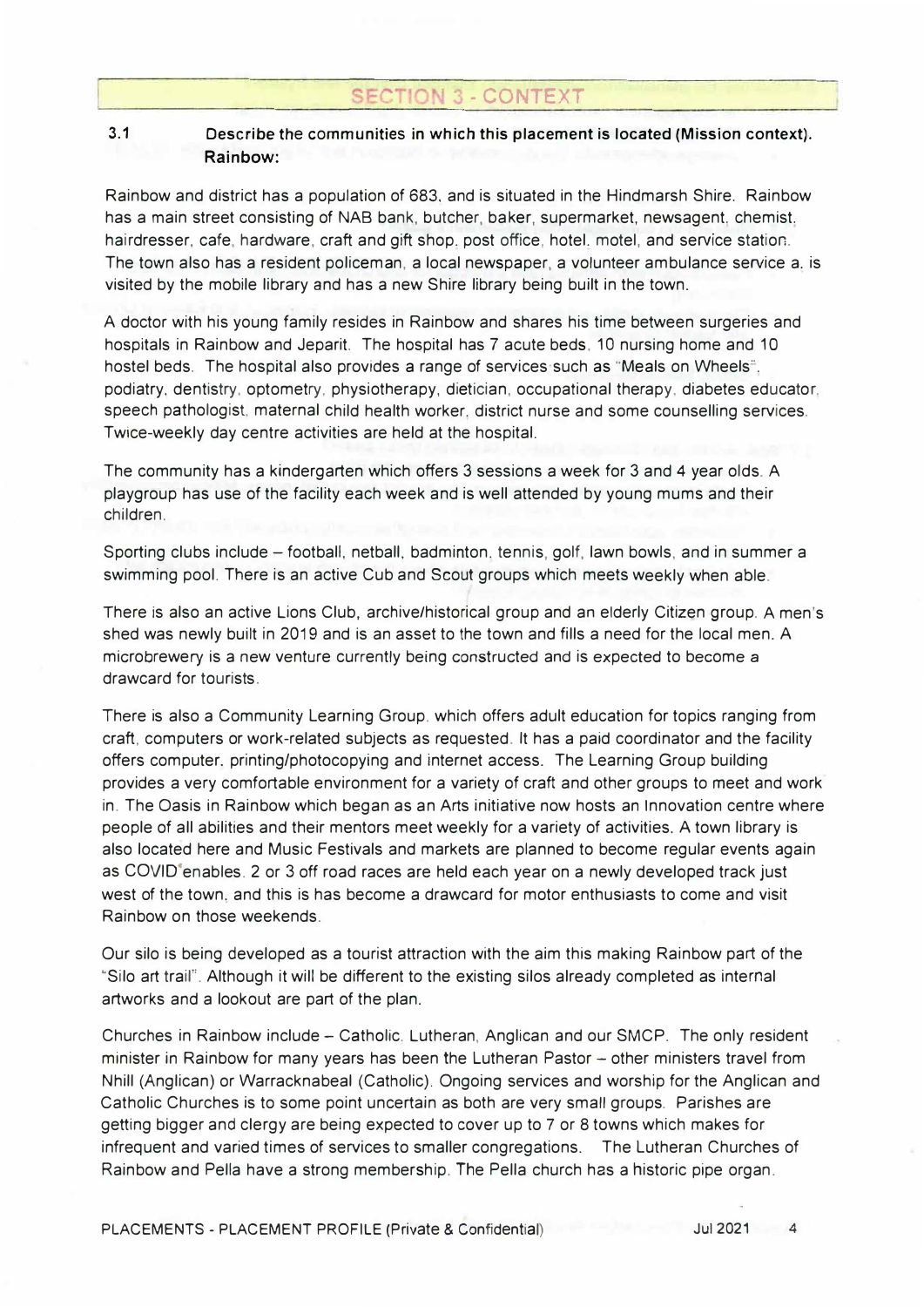### **Hopetoun:**

This township and district has a population of approximately 739 and is situated in the Shire of Yarriambiack. The Shire of Yarriambiack is situated in north-western Victoria in the heart of the state's wheat belt. where the Yarriambiack Creek flows into Lake Corrong. The major towns in the municipality are Warracknabeal and Hopetoun and other centres are Beulah, Patchewollock, Speed. Woomelang. Minyip and Rupanyup.

Hopetoun has a resident doctor and a public hospital with 6 acute beds, 10 nursing home beds and the Corrong Village hostel for the elderly. The hospital also provides services in physiotherapy, optometry. podiatry. counselling, District Nursing. and ''Meals on Wheels". Hopetoun has a resident doctor and on regular basis a female doctor, sponsored by the Royal Flying Doctor Service, also visits the town.

There are 2 police in Hopetoun who have a visible and supportive presence in many town activities. The town facilities include a Maternal & Child Welfare Centre. and a Kindergarten which conducts both 4- and 3-year-old groups, and whose buildings are also used to provide child care 2 days per week and there is a volunteer ambulance.

A neighbourhood house and 'Gateway BEET provide numerous resources for the town including adult education in a range of areas such as computers, first aid, public speaking and much more. and it also sponsors art and craft groups in areas such patchwork. crochet, gardening etc.

Hopetoun has a swimming pool, and a Senior Citizens Club, which also provides day centre activities. There is a Commonwealth Bank with ATM facilities, and other town shops include a chemist, cafe. newsagent. service station and petrol station. hotel. motel, hardware, clothing and drapery store, shoe shop, supermarket, milk-bar, bakery, farm supply store, butcher, post office. local newspaper, DPI office. panel beater. garage with RACV, accountant and hairdressers. The mobile library also visits Hopetoun. A newly completed Artist in Residence building and gallery are about to begin accepting artists and have a space for exhibitions

Clubs in the town include CWA, Probus. RSL. Garden Club and a Community Garden. Sporting clubs include tennis, golf. lawn bowls. water skiing, fishing, netball, basketball, table tennis, gun club, football and cricket. There is an Historical Society, music teacher, a town Progress Committee, a ·Men's Shed' a strong Patchwork group. a sewing and knitting group and an excellent Opportunity Shop which gives its receipts back to groups in the town. Transport to Melbourne is via Ararat and Ballarat on the V-line bus. Hopetoun is also served by an allweather lighted aerodrome which is used as needed by the aerial ambulance service.

Churches in Hopetoun include Lutheran, Catholic and the SMCP. The SMCP minister is the only resident minister. while other ministers travel from Horsham (Catholic) and Rainbow (Lutheran).